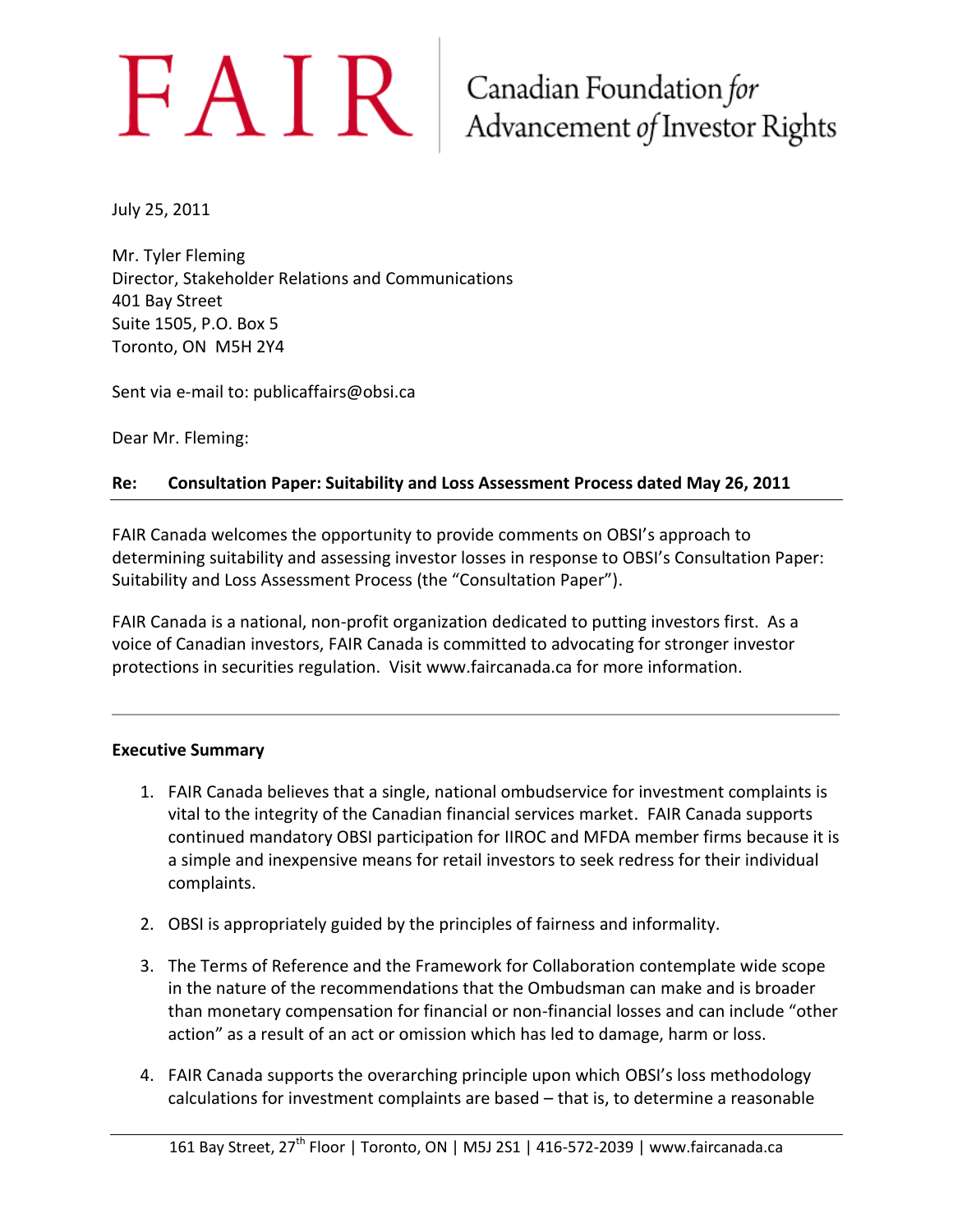estimate of the financial position the investor would be in had the unsuitable investment advice not been given and acted upon.

5. Given regulatory requirements for determining suitability, it is entirely appropriate that OBSI look beyond the KYC form and review other evidence in order to determine the client's actual KYC information applicable at the time the investment was made. The KYC form is simply one tool the advisor will use to fulfill their obligations to know their clients.

FAIR

6. (a) When assessing whether an investment was suitable for a particular client, it is necessary to look at the features of the investment, what the registrant knew or should have known at the time the recommendation was made, and the client's actual KYC information at that time.

(b) We agree with OBSI that disclosure of the risks and characteristics of a recommended investment does not make it suitable for the investor if the investment is not in agreement with the investor's objectives and risk tolerance. Disclosing information or providing investment literature for an investment that is otherwise not suitable for an investor does not make it suitable.

(c) We agree with OBSI's key principle that investors should be able to rely on their advisor and firm to make suitable investment recommendations without the investor having to verify the suitability of those recommendations. Investors should not be expected to "second guess" the suitability of recommendations provided by their advisor.

(d) FAIR Canada agrees that if it is determined that the investments and/or strategies were unsuitable for the investor, it is then necessary to determine the amount of financial harm suffered and an appropriate compensation amount.

7. (a) The appropriate methodology for calculating an investor's losses will depend on the particular facts and circumstances.

(b) FAIR Canada believes that whether it will be more fair and reasonable to calculate the position the investor would have been in had they been suitably invested based on an index (and in particular, an index fund), a fixed income type of investment or some other investment will depend on all the facts and circumstances of the particular complaint.

8. (a) FAIR Canada agrees that, in certain situations, the investor will have a duty to mitigate losses when they become aware of them.

(b) While an investor's ability to obtain compensation may be properly reduced or rejected if they are reckless, careless or fail to take reasonable steps to mitigate their losses, FAIR Canada cautions that a subjective standard based on the particular client with an appreciation of all the facts of the particular case, including but not limited to the individual's age, degree of reliance on the advisor, level of sophistication and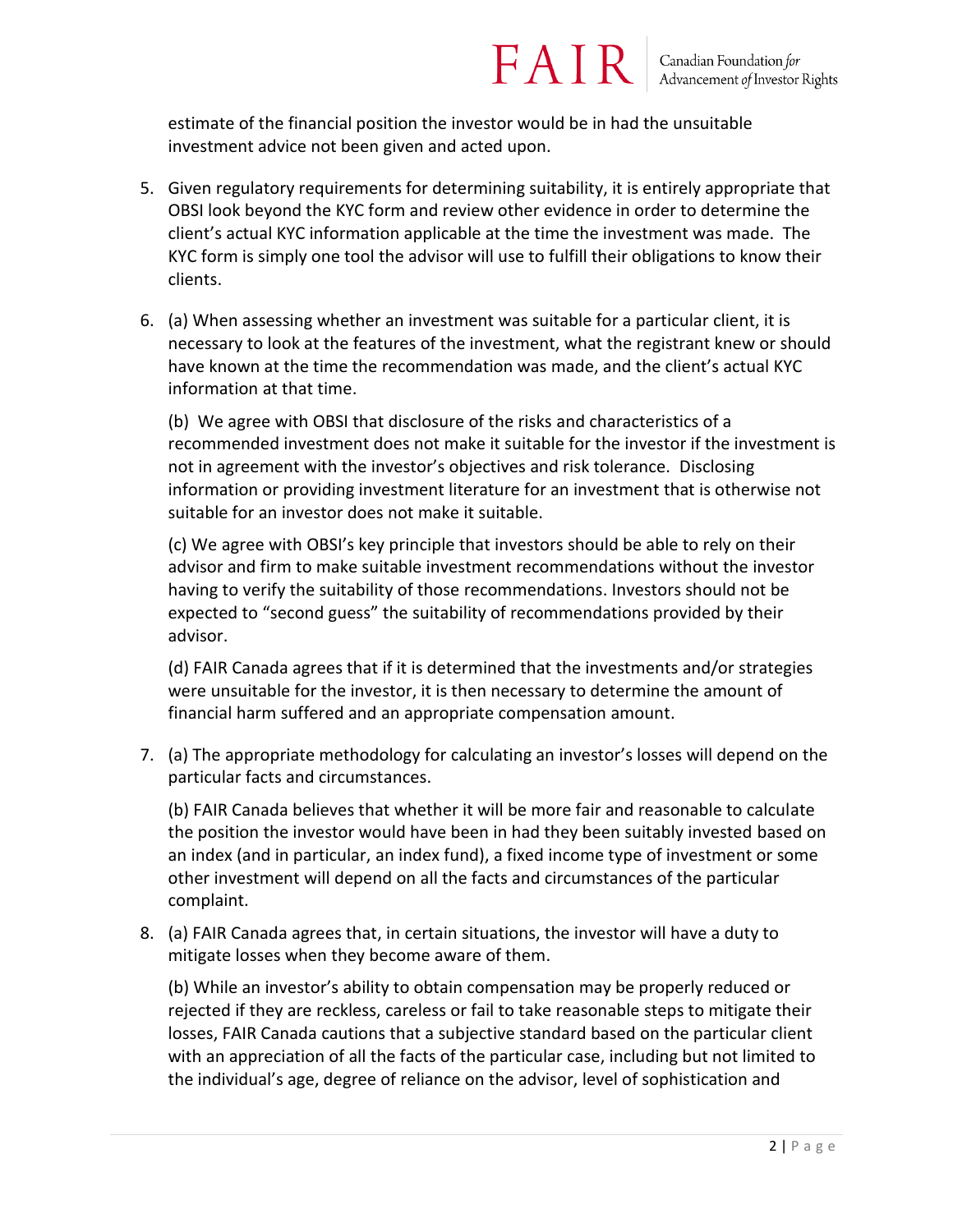financial knowledge, need to be taken into account in determining whether there has been a failure to mitigate losses.

FAIR

(c) FAIR Canada argues that it is incorrect to suggest that an investor can ratify a purchase by continuing to hold an unsuitable investment after they knew it was not suitable. It may be appropriate to determine that, at some point, the investor clearly had a duty to mitigate their losses by selling the investment, but continuing to hold an unsuitable investment should not be sufficient to ratify a purchase.

(d) FAIR Canada recommends that OBSI consult with other leading jurisdictions to evaluate other jurisdictions' approaches to the issue of mitigation in the loss assessment process compared with OBSI's.

(e) FAIR Canada agrees that OBSI needs to consider whether an investor had knowledge of an unsuitable investment or strategy from the time of the recommendation, or was otherwise sufficiently knowledgeable to have known of the problem, and did not take reasonable steps to question it. If so, OBSI should apportion financial harm accordingly; this approach is similar to that of contributory negligence.

- 9. FAIR Canada believes it would be helpful if OBSI were to provide further details on how it determines when interest will or will not be payable and when it will calculate interest on the actual loss amount (Option 2) versus interest on the amount unsuitably invested (Option 3).
- 10. FAIR Canada recommends that OBSI consider broadening the scope of its non-financial losses to include pain and suffering (in addition to distress or inconvenience and damage to reputation or loss of privacy, which it does compensate for).

#### **1. Single National Ombudservice is Essential**

 $\overline{\phantom{a}}$ 

- 1.1. FAIR Canada believes that a single, national ombudservice for investment complaints is vital to the integrity of the Canadian financial services market, particularly given the complexity of the financial services landscape and the multi-step and multi-organization process that exists in Canada for investors to seek redress $^1$ .
- 1.2. FAIR Canada supports continued mandatory OBSI participation for IIROC and MFDA member firms because it is a simple and inexpensive means for retail investors to seek redress for their individual complaints, even though it is a system in which member firms hold a great deal of power, expertise and knowledge. FAIR Canada encourages readers to review our support letter dated June 1, 2011 at http://faircanada.ca/wpcontent/uploads/2011/01/FAIR-Canada-OBSI-Support-Letter.pdf.

<sup>1</sup> Expert Panel on Securities Regulation, "Final Report and Recommendations" (January 2009) at page 34.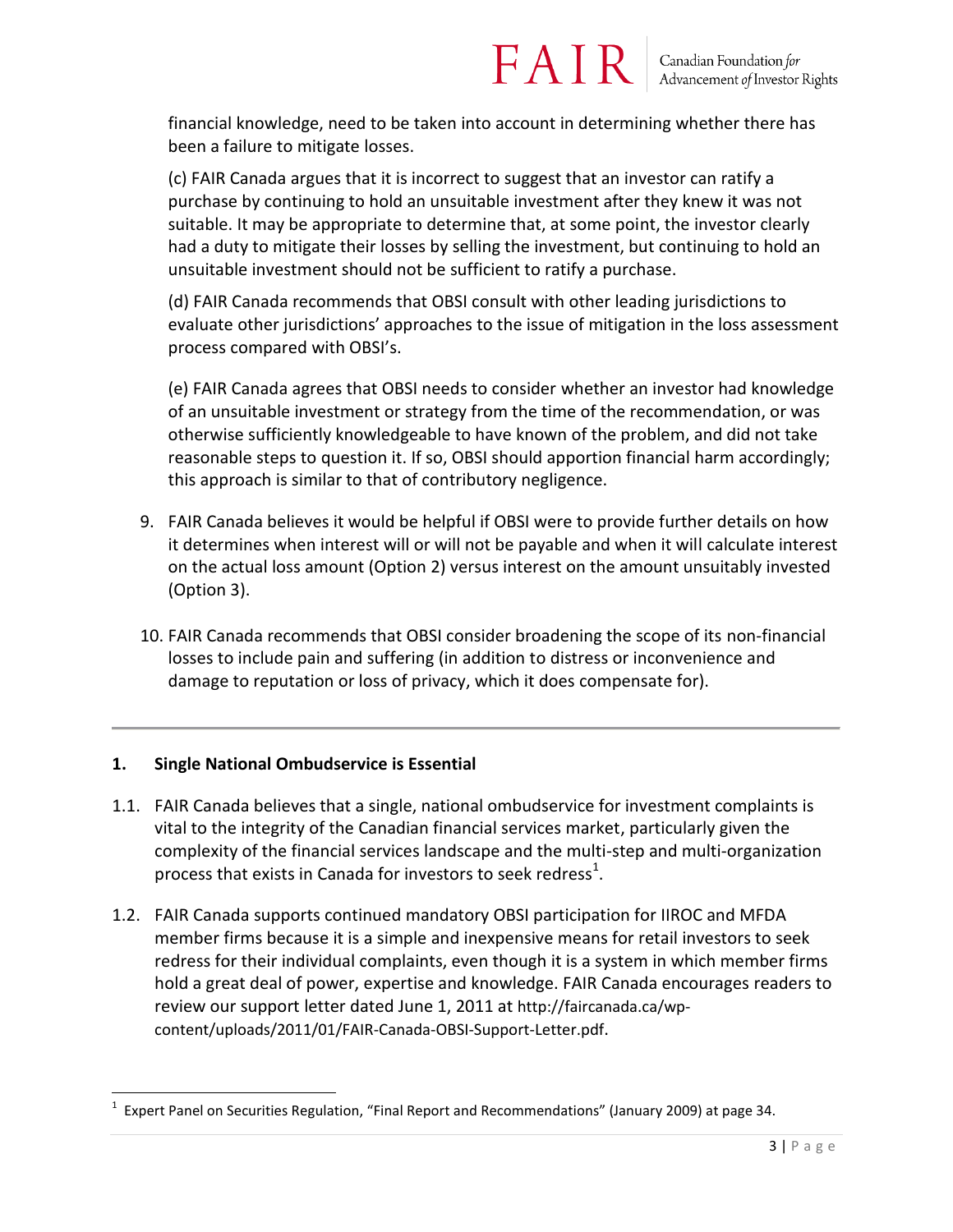1.3. FAIR Canada believes that the approach to determining suitability and loss assessment should be viewed in the broader context of the role and mandate of an ombudservice, and in light of the existing regulations of the registrant-client relationship.

#### **2. Fairness and Informality**

- 2.1. OBSI is to make a recommendation with reference to what is, in the Ombudsman's opinion, fair in all the circumstances<sup>2</sup>. The UK's Financial Ombudsman Service is required to determine complaints by reference to what is fair and reasonable.<sup>3</sup> We consider a decision that is fair to also be one that is reasonable. In considering what is fair in all of the circumstances, the Ombudsman must take into account relevant law and regulations, regulators' rules, policies and guidance, applicable professional body standards, codes of practice or conduct and general principles of good financial services and business practices. 4
- 2.2. Pursuant to the International Ombudsman Association's ethical principle of informality, an ombudsman, as an informal resource, does not participate in any formal adjudicative or administrative procedure related to concerns brought to his/her attention.<sup>5</sup> Fairness guidelines dictate that an ombudsman is not bound by the formality of the rules of evidence or procedures of a court of law and is rather an alternative to the legal system.<sup>6</sup> Although not the advocate for any side in a dispute, the Ombudsman's duties do include assisting a complainant with the complaint process, including helping them to articulate their complaint, where necessary. $<sup>7</sup>$ </sup>

#### **3. Power to Recommend Other Action**

- 3.1. According to section 22 of OBSI's Terms of Reference, after the investigation of a complaint, "…the Ombudsman shall make a recommendation for compensation or action to the Complainant and the Participating Firm if, in the opinion of the Ombudsman, the Complainant has suffered loss, damage or harm because of an act or omission of the Participating Firm or its Representative in the provision of a Financial Service".
- 3.2. The Terms of Reference, therefore, contemplate not only monetary compensation to a complainant but a recommendation for "other action" as a result of an act or omission which has led to damage, harm or a loss for a complainant. This could involve such things as rectifying errors on a complainant's account statements, assisting the client with the

 $\overline{\phantom{a}}$ 

<sup>2</sup> OBSI's Terms of Reference, online: <http://www.obsi.ca/images/document/Dec2010\_English.pdf> at section 25.

<sup>3</sup> UK Financial Services Authority's Handbook, online: <http://fsahandbook.info/FSA/html/handbook/DISP/3/6> at sections 3.6.1 and 3.6.4 of Chapter 3.

<sup>4</sup> *Supra* note 2.

<sup>5</sup> International Ombudsman Association Code of Ethics, online: <http://www.ombudsassociation.org/sites/default/files/Code\_Ethics\_1-07.pdf>.

<sup>6</sup> Joint Forum of Financial Market Regulators, "The Financial Services OmbudsNetwork – A Framework for Collaboration" (August 10, 2007), at Guidelline No. 4, online:

<sup>&</sup>lt;http://www.olhi.ca/downloads/pdf/FrameworkforCollaboration-Joint%20Forum.pdf>.

<sup>7</sup> *Supra* note 2, at section 3(g).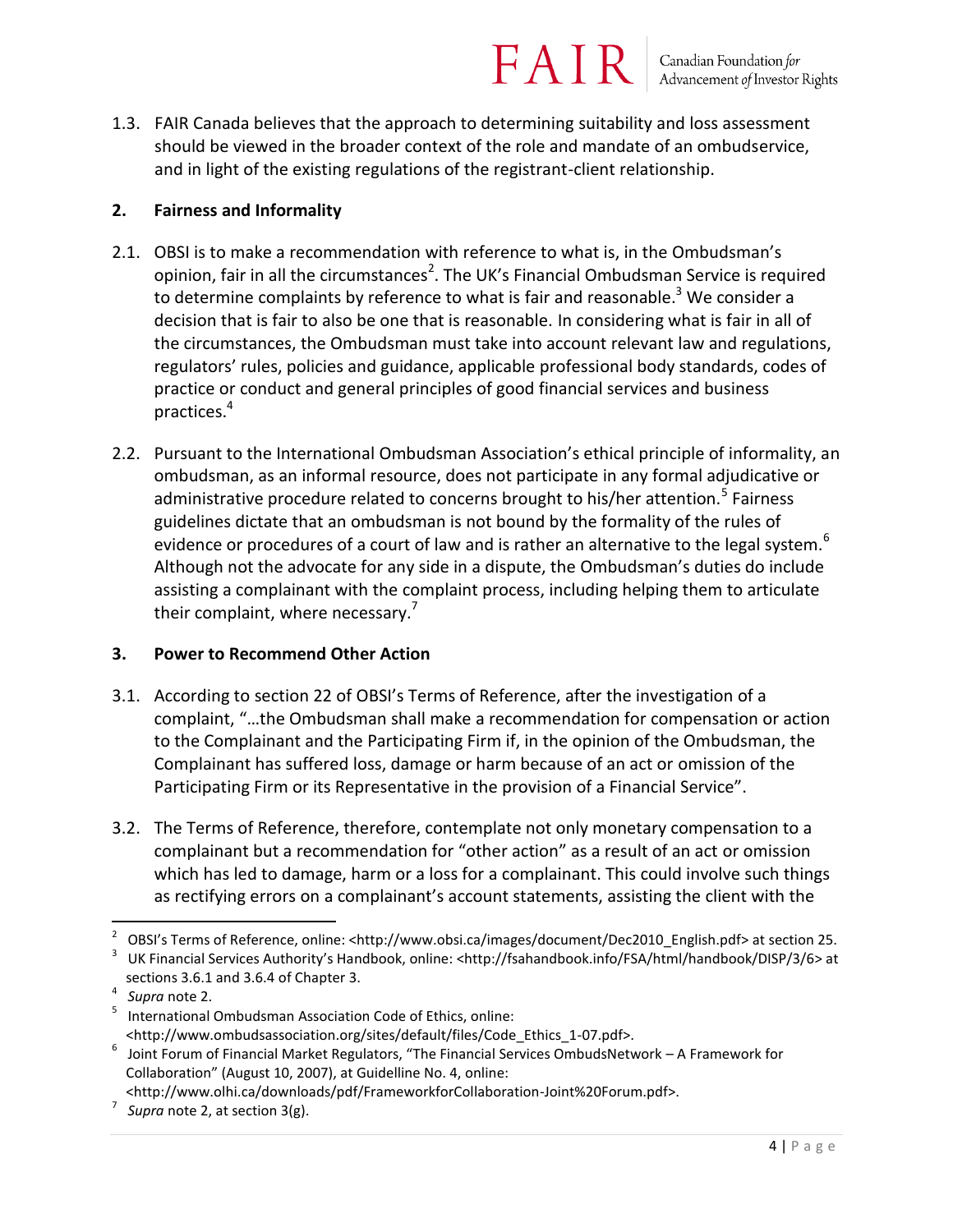tax authorities if the error led to tax issues with CRA, correcting damaged credit scores, or loss of privacy (for example). Wide scope is therefore contemplated in the nature of the recommendations that the Ombudsman can make and is broader than monetary compensation for financial or non-financial losses.<sup>8</sup>

#### **4. Guiding Principle**

 $\overline{\phantom{a}}$ 

- 4.1. FAIR Canada supports the overarching principle upon which OBSI's loss methodology calculations for investment complaints are based – that is, to determine a reasonable estimate of the financial position the investor would be in had the unsuitable investment advice not been given and acted upon. This is also the aim of ombudservices in other jurisdictions. For example, the UK's statutorily created Financial Ombudsman Service, aims "…to put the consumer in the position they would now be in, if the firm had acted correctly. In complaints about investment advice, this is likely to be the position the consumer would now be in, if they had received suitable investment advice."<sup>9</sup>
- 4.2. FAIR Canada agrees that if the only ground for complaint is that the investment declined in value, and thus is a complaint about investment performance, the investigation should be concluded and no compensation is warranted. The advisor's responsibility is to recommend suitable investments, not to guarantee performance.

#### **THE PROCESS TO DETERMINE COMPENSATION**

- **5. Step 1: Suitability and Know Your Client Information**
- 5.1. Securities laws and regulations, as well as SRO rules and guidelines, require registrants to take reasonable steps to ensure, before making a recommendation to a client to buy or sell a security or accepting an instruction to buy or sell a security, that the purchase or sale of the security is "suitable" for the client. In order to determine that the recommendation is suitable, the registrant must have a comprehensive understanding of the client's circumstances (financial and personal), investment knowledge and experience, investment needs and objectives including investment time horizon, and risk tolerance. The registrant must ensure that the information is up to date prior to making a recommendation. This step is known as the "Know Your Client" or KYC determination. The registrant must also have a thorough understanding of the securities and their risks that they are recommending under the registrant's "Know Your Product" obligation.

<sup>8</sup> This is similar to other jurisdictions such as the UK which provides that the Ombudsman's determination may include a money award, an interest award, a costs award or a direction to the respondent. See FSA Handbook, Chapter 3, section 3.7.1. and section 229(3) of the Financial Services and Markets Act 2000, Chapter 8. A "direction" "may require the respondent to take such steps in relation to the complainant as the Ombudsman considers just and appropriate (whether or not a court could order those steps to be taken)" (Section 3.7.11 of Chapter 3 of the FSA Handbook, Dispute Resolution Complaints).

<sup>9</sup> Financial Ombudsman Service, "Calculating Redress in Investment Complaints" (February 2010), online: <http://www.financial-ombudsman.org.uk/publications/technical\_notes/QG5.pdf>.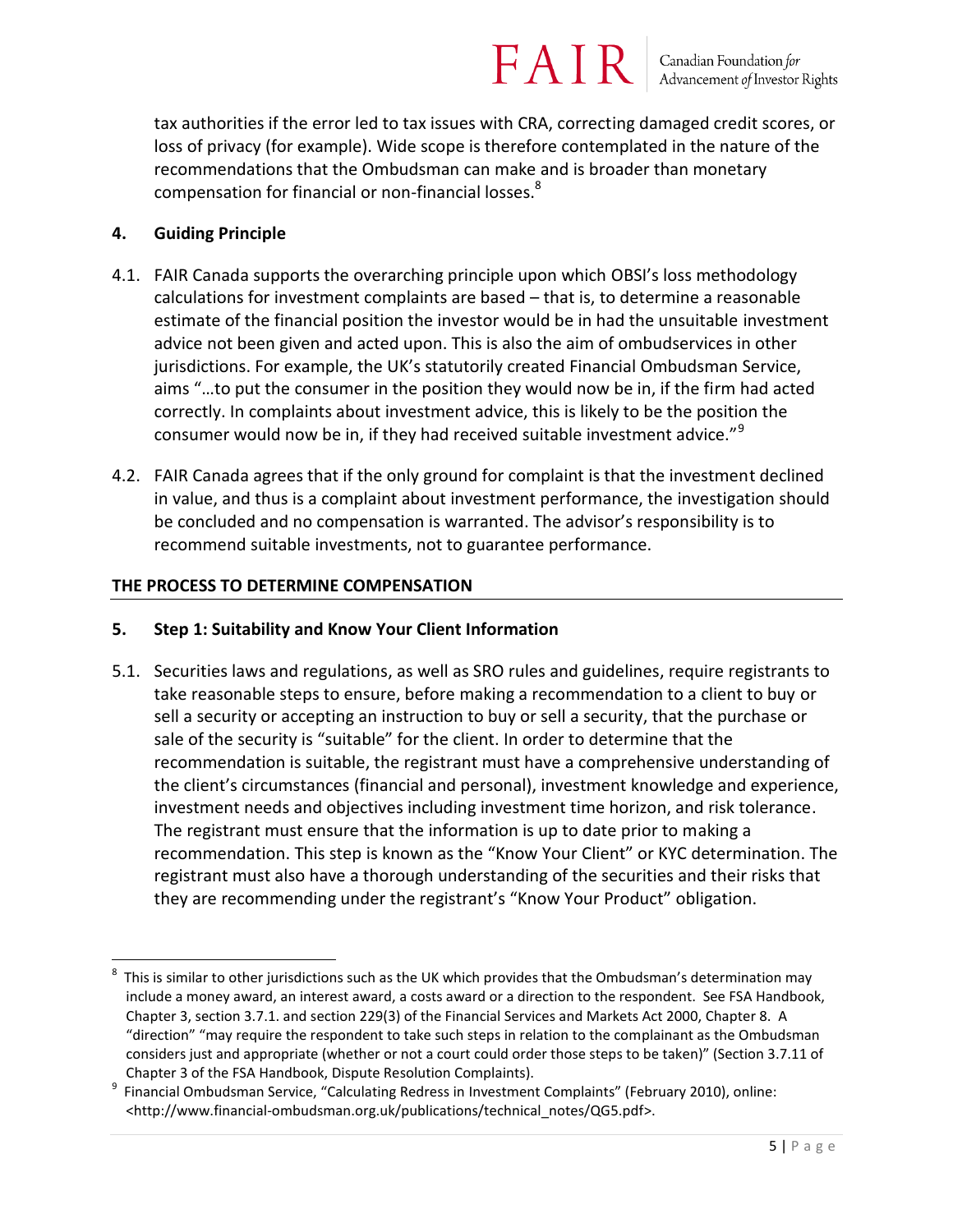Canadian Foundation for Advancement of Investor Rights

- 5.2. In order for a registrant to be in a position to make a suitable recommendation, he or she must follow a process to obtain the KYC information. While the KYC form is one tool used to assist in this process, the KYC form is simply one tool the advisor will use to fulfill their obligation to know their clients. A simple review of the KYC form or the New Account Application Form (if it contains the KYC information) will not be sufficient to determine whether an investment was suitable for a given client.
- 5.3. Given regulatory requirements for determining suitability, it is entirely appropriate that OBSI look beyond the KYC form and review other evidence in order to determine the client's actual KYC information applicable at the time the investment was made. There may be situations where the KYC information was not accurately recorded; where the client was financially unsophisticated and did not understand the form, but signed it nonetheless; where the client completed the KYC form without any assistance or guidance from the registrant; where the KYC form was not signed by the client; or where the KYC form was changed to meet the risk of an investment prior to the investment being purchased without any change in the client's circumstances that would justify such a change to the KYC form. Therefore, other relevant evidence (such as a registrant's contemporaneous notes, the client's contemporaneous notes, tax return information (income information), account statements, correspondence, and information provided to the client and interviews with the parties) is a necessary and appropriate part of OBSI's investigation. Other jurisdictions such as the UK take a similar approach.<sup>10</sup>

#### **6. Step 2: Determining Suitability of the Investment**

 $\overline{a}$ 

- 6.1. When assessing whether an investment was suitable for a particular client, it is necessary to look at the features of the investment, what the registrant knew or should have known at the time the recommendation was made, and the client's actual KYC information. The Consultation Paper states "When assessing suitability, we determine the risks and characteristics of the investor's investments and strategies at the time they were recommended and at appropriate intervals, and compare them to the investor's KYC information. Investments and strategies are suitable when they are consistent with the investor's KYC information." Strategies, according to the Consultation Paper, can include active trading strategies, the use of margin or leverage.
- 6.2. With respect to mutual funds, OBSI states "[w]ith very few exceptions, when assessing mutual funds, we use the investment objectives, investment strategies (including asset allocation), and risk ratings published in the mutual fund company's simplified prospectus."<sup>11</sup> While a good source for this information, FAIR Canada suggests that all

<sup>10</sup> See the UK's Financial Ombudsevice online technical resources assessing the suitability of investments, online: [<http://www.financial-ombudsman.org.uk/publications/technical\\_notes/assessing-suitability-of](http://www.financial-ombudsman.org.uk/publications/technical_notes/assessing-suitability-of-investment.htm#4)[investment.htm#4>](http://www.financial-ombudsman.org.uk/publications/technical_notes/assessing-suitability-of-investment.htm#4) at page 6.

<sup>11</sup> Ombudsman for Banking Services and Investments, Consultation Paper: Suitability and Loss Assessment Process (May 26, 2011), online: <http://www.obsi.ca/images/document/up-

<sup>2011</sup> Consultation Paper Suitability and Loss Assessment Process EN.pdf>, at p. 7.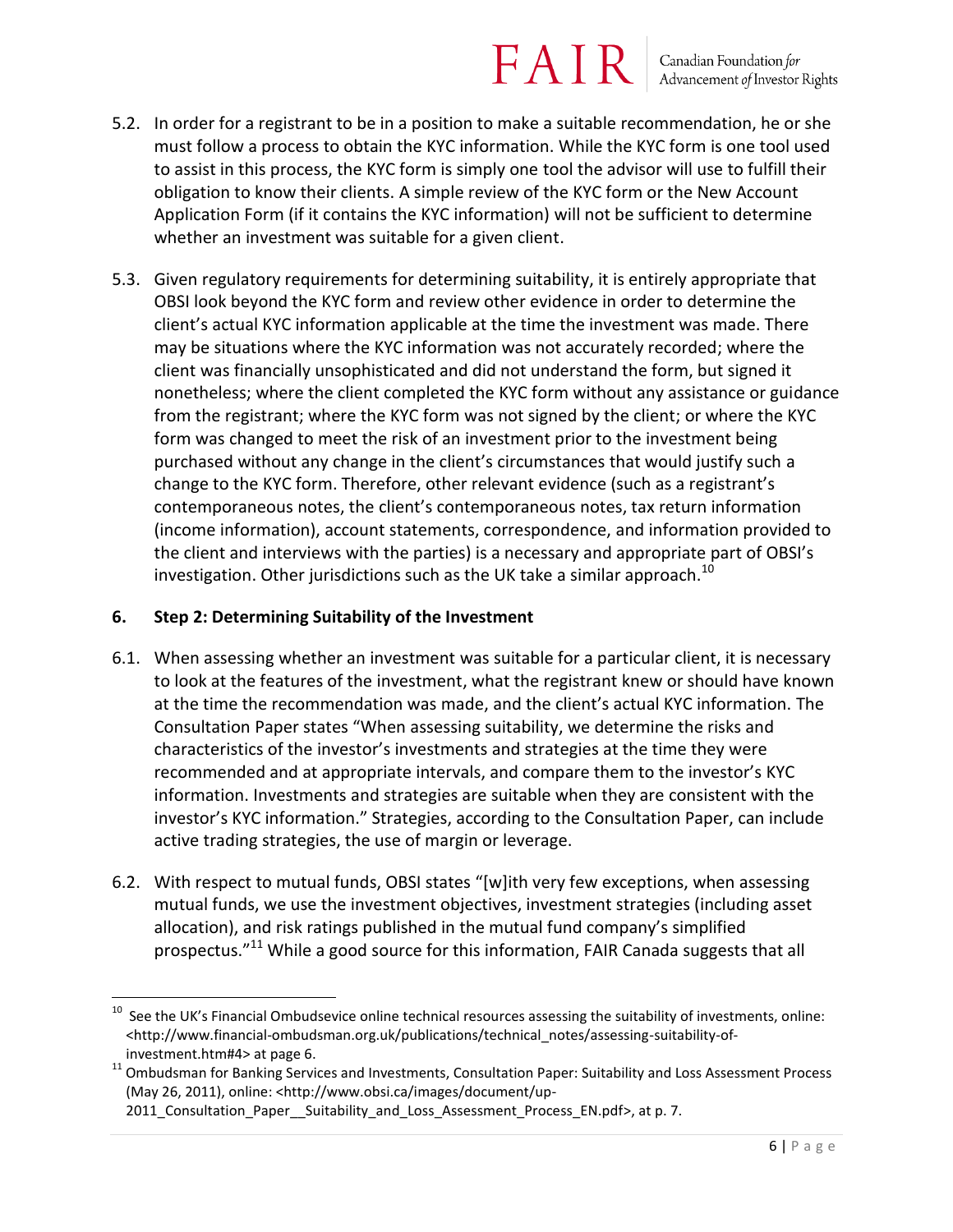relevant evidence, including the advisor's or firm's analysis, should be reviewed in order to determine the investment characteristics and risks of the recommended mutual fund.

FAIR

6.3. FAIR Canada would also like to note that, going forward, OSBI should not rely solely on the Fund Facts document to assess the investment characteristics and risk of the mutual fund since Fund Facts will only provide information on a five-point scale, which indicates the volatility risk of the recommended mutual fund. Please see FAIR Canada's letter to the Ontario Securities Commission requesting a review of issues raised on disclosure of investment risk.<sup>12</sup> The risk tolerance of an investor is not the same as the risk classification on Fund Facts. For example, not all medium risk mutual funds would be suitable for an investor with a moderate risk tolerance.

#### *Disclosure Does Not Validate an Unsuitable Recommendation*

- 6.4. We agree with OBSI that disclosure of the risks and characteristics of a recommended investment does not make it suitable for the investor if the investment is not in agreement with the investor's objectives and risk tolerance. Disclosing information or providing investment literature for an investment that is otherwise not suitable for an investor does not make it suitable nor does it override the advisor's obligation to recommend suitable investments.
- 6.5. We also agree with OBSI's key principle that investors should be able to rely on their advisor and firm to make suitable investment recommendations without having to independently verify their suitability. Many investors develop a long-term relationship with their advisor, place unconditional confidence and trust in their advisor, and come to rely on the advisor's advice in deciding where to place their money.<sup>13</sup> Many investors believe that the advisor will act in their best interests<sup>14</sup> and not simply present a recommendation that is "suitable". Given this level of reliance and trust, it would not be reasonable to place an obligation on the investor to seek out independent information in order to verify that the recommendation is suitable. Investors should not be expected to "second guess" the suitability of recommendations provided by their advisor.
- 6.6. OBSI qualifies this principle by stating that "…we will consider an investor's level of investment knowledge and sophistication and their ability to make an informed assessment about their advisor's recommendations."<sup>15</sup> FAIR Canada recommends that, given the reliance and trust placed in the advisor by the investor (in the vast majority of cases), these considerations would be more properly dealt with when apportioning

 $\overline{\phantom{a}}$ 

<sup>12</sup> FAIR Canada's letter can be viewed at <http://faircanada.ca/wp-content/uploads/2011/01/FAIR-Canada-letterre-Investment-Risk-Classification-Methodology.pdf> and the OSC's response at <http://faircanada.ca/wpcontent/uploads/2011/07/FAIR-Response-Letter-Re-Risk-Classification-Methodology-07-13-2011-21.pdf>. <sup>13</sup> OSC Investor Advisory Panel, "Re: Draft Statement of Priorities" (April 27, 2011), online:

<sup>&</sup>lt;http://www.osc.gov.on.ca/documents/en/Securities-Category1-Comments/com\_20110427\_11-765\_ananda.pdf>.

<sup>14</sup> *Supra* note 13.

<sup>15</sup> *Supra* note 11 at page 8.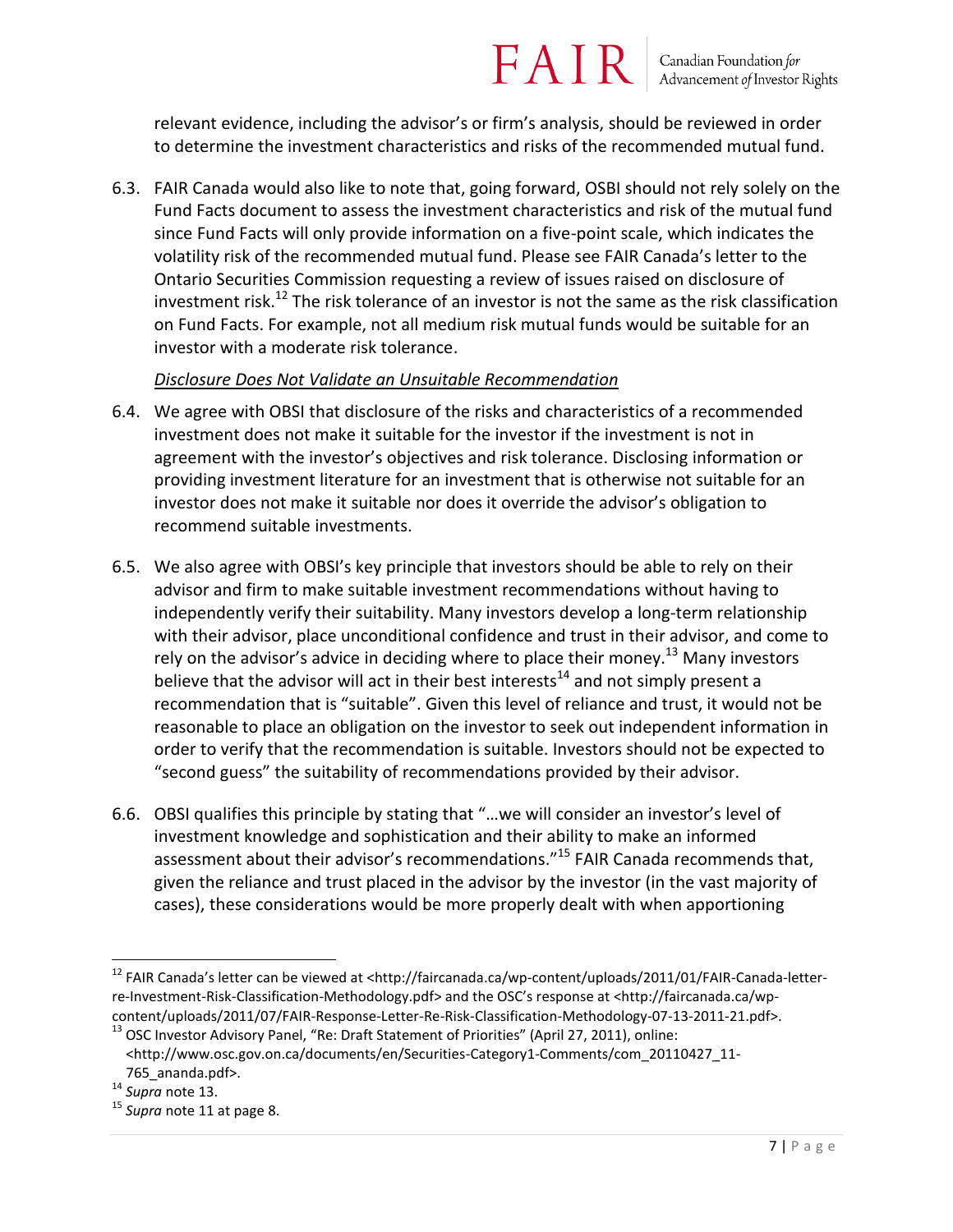financial harm rather than when making the initial determination of whether the recommendation itself was suitable.

6.7. We agree that if it is determined that the investments and/or strategies were unsuitable for the investor, it is then necessary to determine the amount of financial harm suffered and compensation.

#### **7. Step 3: Determining Financial Harm and Compensation**

#### *Overall Objective*

7.1. FAIR Canada agrees with the overall objective of OBSI's approach, which is to determine a reasonable estimate of the financial position the investor would be in had the unsuitable investment advice not been given and acted upon. This is likely to be the position the investor would be in had they received suitable investment advice.

#### *Options for Loss Calculations*

7.2. OBSI states in its Consultation Paper at page 9 that a Key Principle is:

If the investments and/or strategies the advisor recommended were unsuitable for the investor, we typically calculate the performance of the unsuitable investments and then the position the investor would have been in had they been suitably invested. If the investor's actual unsuitable investments performed worse than suitable investments would have, the difference is the investor's financial harm. Where the investor incurs financial harm, we determine whether the investor should bear some responsibility for the harm before making a final determination regarding the amount we believe the firm should compensate the investor.

FAIR Canada agrees with this approach to determining losses. With respect to mitigation and apportionment of financial harm, FAIR Canada will provide its comments in a separate section below.

7.3. The appropriate method for calculating an investor's losses will depend on the situation. For example, a situation where the investor would not have invested but would have kept their money in a deposit account will require a different method than if the investor would have invested in a suitable investment that was originally discussed as an alternative to the unsuitable investment that was recommended and followed.

#### *The Use of Benchmarks or Indices*

7.4. OBSI states at page 11 that if it is not possible or practical to compare the unsuitable investment to a suitable investment that was recommended to the investor by the advisor, but it is clear that the investor would have made a change to their investments, it will use common indices or other securities such as the S&P TSX Composite Index or the S&P 500. These indices may represent reasonable representations of medium-risk growth portfolios.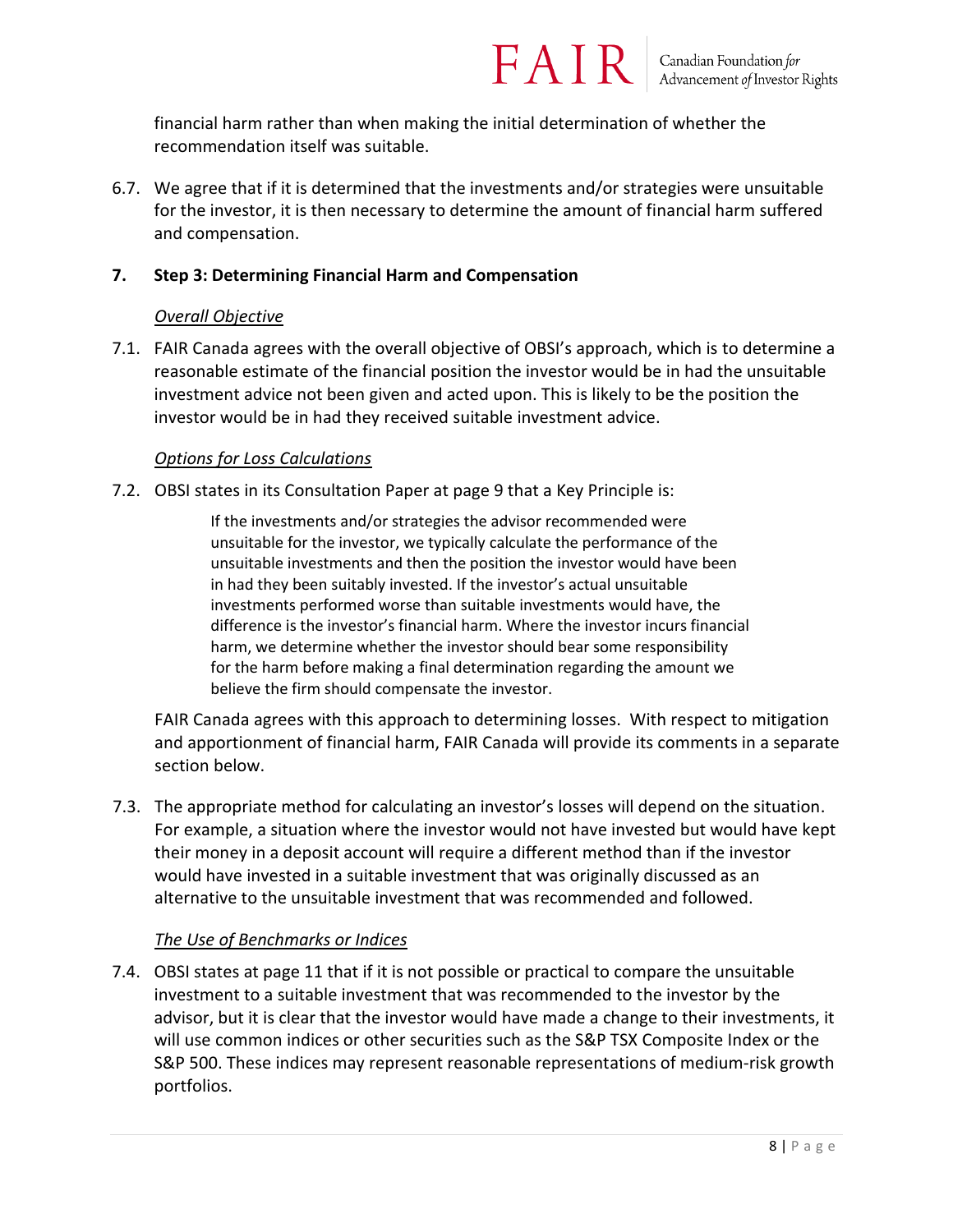### **FAIR** Canadian Foundation for

- 7.5. FAIR Canada agrees with Kenmar Associates' submission that if a notional portfolio is used, consideration should be given to portfolio rebalancing over the time frame under dispute and that the median fee of an index fund or costs and fees associated with an index EFT should be applied since the raw indexes do not have any costs or fees associated with them and one cannot invest in them. This would be a more fair approach both for the firm and the investor.
- 7.6. In its guide to calculating redress in investment complaints, the UK's Financial Ombudsman Service states:

In other cases, however, there may be no conclusive evidence as to what suitable investment would have been arranged, if the consumer had not taken out the *unsuitable* investment. In these cases, unless the circumstances indicate otherwise, we usually award redress on a notional capital return, equivalent to Bank of England base rates during the relevant period  $+1\%$ .<sup>16</sup>

The UK appears to prefer to utilize the method outlined in Option 3 of the Consultation Paper in such situations rather than Option 5.

7.7. FAIR Canada believes that whether it will be more "fair and reasonable" to calculate losses based on an index fund or a fixed income type of investment (or some other investment) will depend on all the facts and circumstances of the particular complaint.

#### *Interest Option*

7.8. OBSI will utilize the interest option if it cannot reasonably determine how an investor would have suitably invested. It will calculate interest at a reasonable rate on the amount invested, for example compensation for the amount of investment losses plus interest using 90-day Canadian Treasury Bill rates. (Option 3 – Page 11 of Consultation Paper). FAIR Canada agrees that this is a reasonable approach.

#### **8. Mitigation and Apportionment Appropriate in Some Situations**

- 8.1. FAIR Canada agrees that, in certain fact situations, the investor may have a duty to mitigate losses when they become aware of them and FAIR Canada believes that the factors listed at page 12 of the Consultation Paper, while not exhaustive, are factors to be taken into consideration in determining if a duty to mitigate arose on the facts of a particular case.
- 8.2. For example, if the decision to purchase the investment was made by the investor, the advisor recommended against such a purchase and clearly explained why, and the investor nonetheless insisted on executing the trade, then the investor bears responsibility for the purchase of the unsuitable investment.
- 8.3. A consumer's ability to obtain compensation may be properly reduced or rejected if they are reckless, careless or fail to take reasonable steps to mitigate their losses. FAIR Canada

 $\overline{\phantom{a}}$ <sup>16</sup> *Supra* note 9 at p. 1.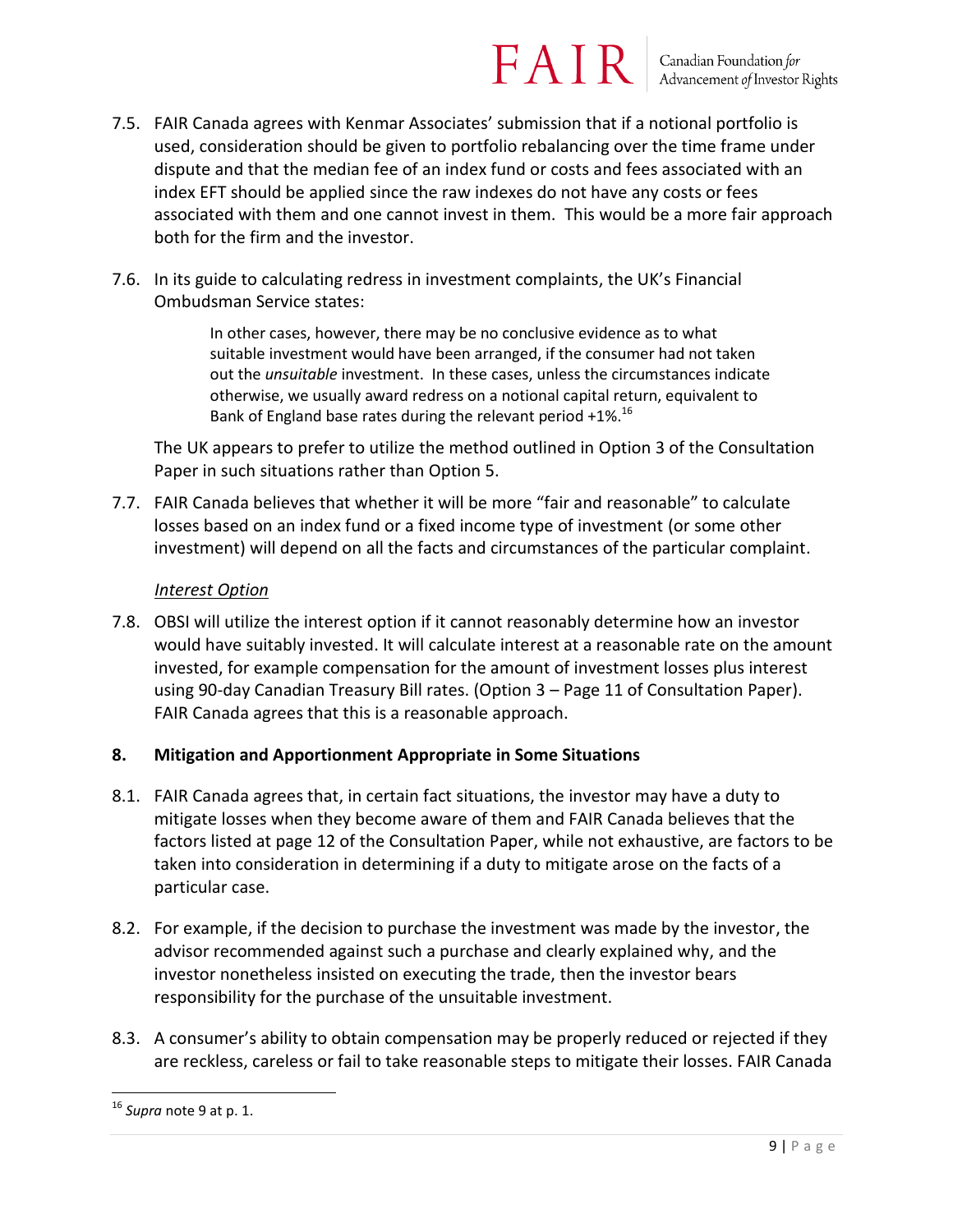Canadian Foundation for<br>Advancement of Investor Rights

cautions that all of the facts and circumstances need to be taken into account when determining whether there has been a failure to mitigate losses. Applying an objective standard of the reasonable person who "should have known" that they should sell the investment in order to prevent or limit further losses should not be applied. Instead, a subjective standard should be used, based on the particular client with an appreciation of all the facts of the particular case including such factors as: the investor's age, degree of reliance on the advisor, and understanding of the account statements provided; what the advisor told the client at different points in time; and the investor's ability to identify and articulate a problem and take steps in light of this knowledge. All the facts and circumstances as to why an investor did not sell a losing investment in order to mitigate his or her losses must be considered by the Ombudsman in order to come to a fair determination.

- 8.4. With respect to the seventh bulleted factor on page 12, FAIR Canada argues that it is incorrect to suggest that an "investor ratified a purchase by continuing to hold an unsuitable investment after they knew it was not suitable". It may be appropriate to determine that, at a certain point in time, the investor clearly had a duty to mitigate their loss by selling the investment, but, similar to the principle that disclosure does not validate an unsuitable recommendation, continuing to hold an unsuitable investment should not be sufficient to ratify a purchase.
- 8.5. FAIR Canada recommends that OBSI consult with other leading jurisdictions such as the UK's Financial Ombudsman Service and Australia's Financial Ombudsman Service to evaluate other jurisdictions' approaches to the issue of mitigation in the loss assessment process compared with OBSI's. In "calculating redress in investment complaints"<sup>17</sup> there is no discussion of mitigation if the consumer still has the unsuitable investment and the calculation will be the difference between how the unsuitable investment actually performed and how the alternative suitable investment would have performed, to the date the firm pays the redress.
- 8.6. FAIR Canada supports the items that Kenmar Associates cites in Attachment I of their submission dated June 3, 2011 in determining an appropriate mitigation date.<sup>18</sup>

#### *Mitigating Losses Example*

8.7. In the example provided at pages 13 and 14 of the Consultation Paper, the investor was sold unsuitable high-risk investments when they only had a medium risk tolerance. The investor was unable to recognize that the investments were unsuitable. The investor became concerned about the degree of fluctuations they saw in their account and raised concerns with the advisor who assured them that the investments were suitable. "[I]f the degree of fluctuation is so great that it causes or should have caused the investor to question the advisor's assurance (for example, by seeking another opinion or otherwise

 $\overline{\phantom{a}}$ <sup>17</sup> Supra, note 9.

 $18$  Kenmar Associates, "OBSI Consultation Paper – Suitability and Loss Assessment Process" (June 3, 2011), online: <http://www.obsi.ca/images/document/Kenmar\_Associates Comment\_Letter\_June\_2011.pdf >.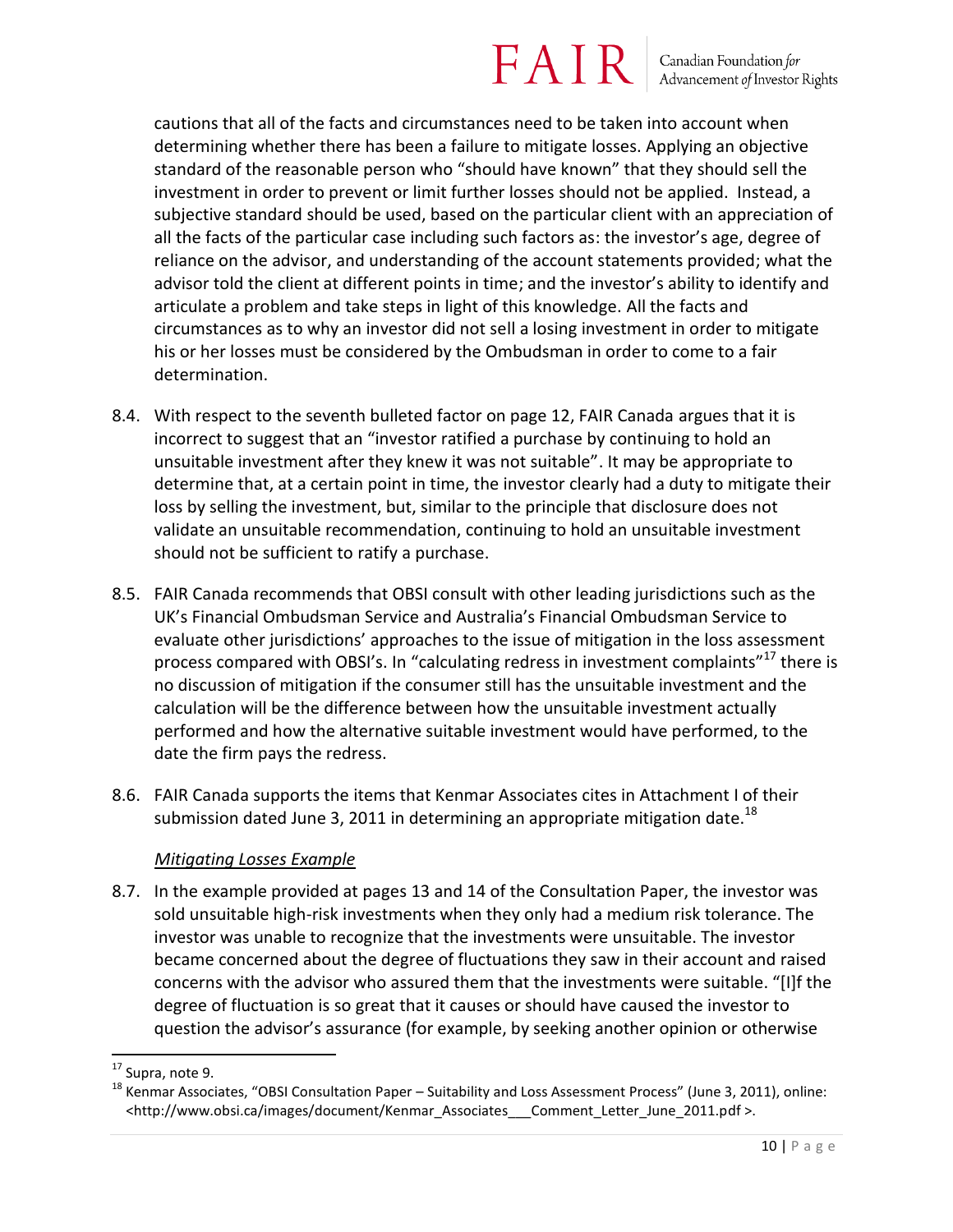Canadian Foundation for<br>Advancement of Investor Rights

checking into the suitability of their investments), we may determine that at a certain point in time (i.e. the mitigation date) the investor should have done something about the unsuitable investments and the investor should not be compensated for financial harm incurred after the mitigation date."<sup>19</sup>

8.8. FAIR Canada believes that, given the amount of trust and reliance placed on advisors by investors, it is not reasonable to expect, and it would be a rare occurrence, where an investor would "second-guess" the advisor's assurances. Determination of a mitigation date based on a time at which an investor should have "second-guessed" their advisor should only be applied in the clearest of cases, where it should have been obvious to that particular investor, given their knowledge and experience, that they should have taken action to verify the suitability of the investment. In the rare situation where an investor does seek a second opinion, it will take time for the investor to consult with someone else and for that third party to make a determination that the investment is unsuitable. Any mitigation date must take this into account.

#### *Apportioning Financial Harm*

8.9. FAIR Canada does not disagree that OBSI needs to "…consider whether an investor had knowledge of an unsuitable investment or strategy early on or from the time of the recommendation, or was otherwise sufficiently knowledgeable to have known of the problem, and did not take reasonable steps to question and/or resolve it to limit potential financial harm"<sup>20</sup>; this approach is similar to contributory negligence. This needs to be distinguished from the situation where there is no early knowledge but the investor eventually has knowledge that the investment is unsuitable and has a duty to mitigate.

#### *Apportioning Financial Harm Example*

- 8.10. In the apportioning financial harm example provided in the Consultation Paper at page 13, the advisor fails in his or her responsibilities under existing regulatory requirements to disclose the costs that the client may pay during the course of holding an investment, including the sales charge options available to the client. If the advisor had fulfilled his or her responsibilities, a deferred sales charge (DSC) based purchase would not have been chosen since the investor's time horizon was three years. The investor purchased a DSC mutual fund in the past and knew of the implications of early redemptions and OBSI therefore places a responsibility on the investor to have objected or questioned the advisor about the DSC options. OBSI would, therefore, apportion partial responsibility to the investor for the DSC fees they incurred.
- 8.11. FAIR Canada believes that this approach allows the advisor and his or her firm to escape responsibility for the failure in his or her own responsibilities under securities laws and regulations. Presuming the advisor knew of the three year time horizon, the advisor should never have recommended and purchased the mutual fund on a DSC basis,

l <sup>19</sup> *Supra* note 11 at page 14.

<sup>20</sup> *Supra* note 11 at page 13.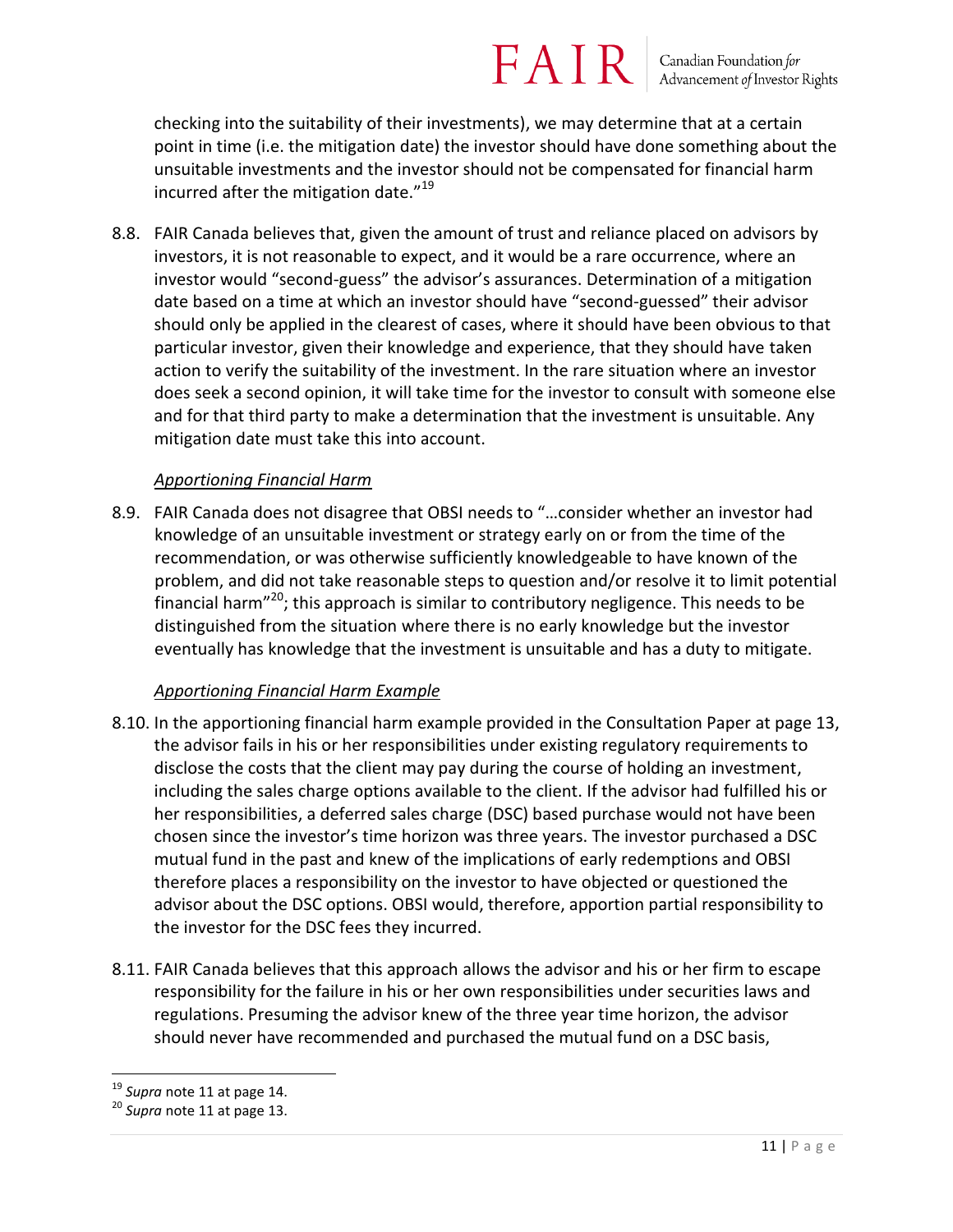especially without discussing the sales charges with the investor first. Moreover, the investor could have presumed, having communicated the three year time horizon, that the advisor would appropriately account for this and not sell the investor the mutual fund on a DSC basis. FAIR Canada would not, on the facts of the example provided, agree that it is fair and reasonable to apportion partial responsibility to the consumer and reduce the amount of recommended compensation.

8.12. FAIR Canada also believes this may be an example of a situation where the incentive for the advisor to maximize their own compensation has led them to act contrary to the interests of their client.

#### **9. Final Compensation Assessment**

9.1 OBSI indicates that in some situations it may recommend that the firm also pay the investor interest on the compensable losses. FAIR Canada agrees that interest may also factor into a fair compensation calculation given the circumstances. FAIR Canada believes it would be helpful if OBSI were to provide further details on how it determines when interest will or will not be payable and when it will calculate interest on the actual loss amount (Option 2) versus interest on the amount unsuitably invested (Option 3).

#### **10. Non-Financial Losses**

- 10.1. Section B.7. of Guideline No. 5 of A Framework for Collaboration<sup>21</sup> provides that a recommendation may include that the firm take a particular course of action to resolve the matter, which may include compensation for non-financial loss.<sup>22</sup> Losses or harm can include non-financial losses such as emotional, psychological and physical health of the investor that can be impacted. When investors experience significant loss due to the acts or omissions of the advisor or the firm, this can lead to non-monetary harm such as mental distress, medical issues or inability to function properly at work. Certain groups such as the elderly may be more susceptible to being impacted by non-financial losses.
- 10.2. OBSI has issued a document "OBSI's Approach to Non-Financial Loss"<sup>23</sup> which sets out what types of non-financial losses they may recommend compensation for. The document sets out that OBSI may recommend compensation for distress or inconvenience, loss of reputation, damage to credit ratings or loss of privacy. This may occur even if no direct financial loss has occurred.
- 10.3. OBSI explains that they will not compensate if the inconvenience or distress is that which "may be expected as a normal part of doing business or for the time and effort required to make a complaint, unless it exceeds what we believe to be reasonable under the circumstances." OBSI also states that they will not look at health issues, such as stress or

 $\overline{a}$ <sup>21</sup> *Supra* note 6.

<sup>22</sup> *Supra* note 6.

<sup>&</sup>lt;sup>23</sup> Ombudsman for Banking Services and Investments, OBSI's Approach to Non-Financial Loss (September 2007), online: [<https://www.obsi.ca//images/document/up-NFL\\_Approach\\_Sept\\_07\\_Fin.pdf>](https://www.obsi.ca/images/document/up-NFL_Approach_Sept_07_Fin.pdf).